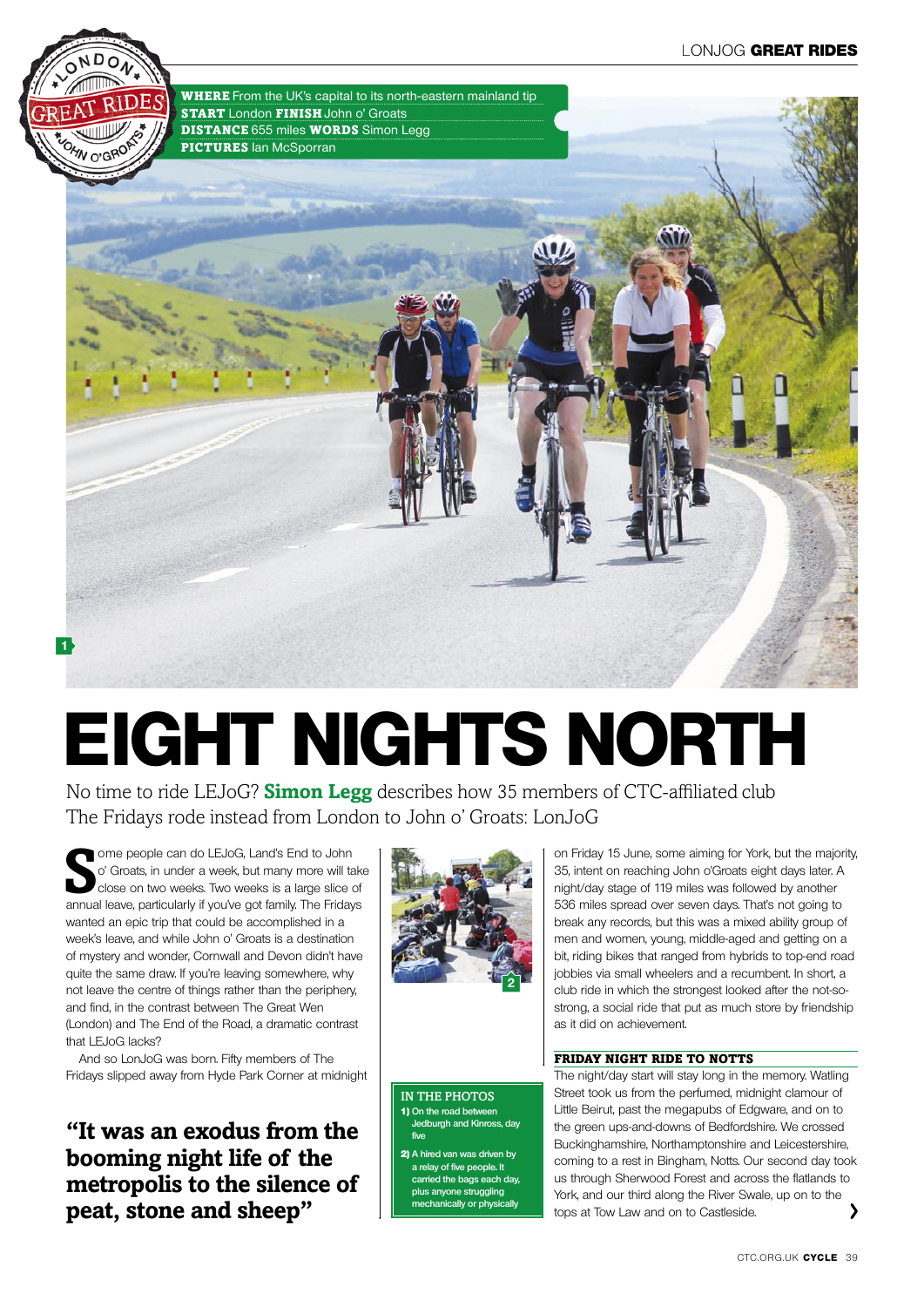

## **"You can't beat a club ride. There's a spirit, a willingness to help, that goes with being in a cycling club"**

Day four saw the Hell of the North that is the A68, and then the long climb to the border at Carter Bar and a high speed descent to Jedburgh. Day five was an up-and-down affair over the Pentland Hills across Edinburgh and the Forth Bridge to Kinross. Days six and seven were proper Scotland, following the 'old A9' beside the Tay, the Tummell, the Garry, and the Spey, marvelling at the soft purples and greens of the Highlands before plunging down to the Moray and Cromarty Firths and in to Tain. On our last day we kept to the ancient jagged coastline of Caithness, beyond the conifer plantations to the flat horizons of the Great Ord.

It was an exodus, then, from the booming night life of the metropolis to the silence of peat, stone and sheep – a journey to stir the soul.

#### Nobody gets left behind

We stuck to the FNRttC (Friday Night Ride to the Coast) format: a front rider, doing his best to limit the pace, Wayfinders taking junctions, and Tail-End Charlies sorting



#### **Do it yourself**

**We hired the van from The Car Hire Company in Merton, and they sorted out our insurance. All told, it cost us just over £600. The materials for the timber platform cost £65. D&E Coaches brought us back to London in a 53-seater coach, which cost about £2800, allowing two dropping off points en route. That sounds quite a bit but divided by 35, that's only £80 each.**



mechanicals and punctures. We stopped every few miles to collect and to allow the tail to draw breath. To this we added a van, driven by a relay of five, always in contact with the ride, picking up luggage from hotels, bed-and-breakfasts, hostels and campsites in the morning, dropping off in the evening and picking up the occasional big-time mechanical casualty and a couple of cases of exhaustion.

We each of us booked our own accommodation from a list, and found ourselves spread around the destination towns. Sometimes we met up in the evening and sometimes we found our own evening meal, but not a day passed when we didn't stop for breaks together. To this end we booked ahead – making arrangements with cafés and teashops, prevailing on them to open on Sunday, or at odd hours, and letting them know, as far as